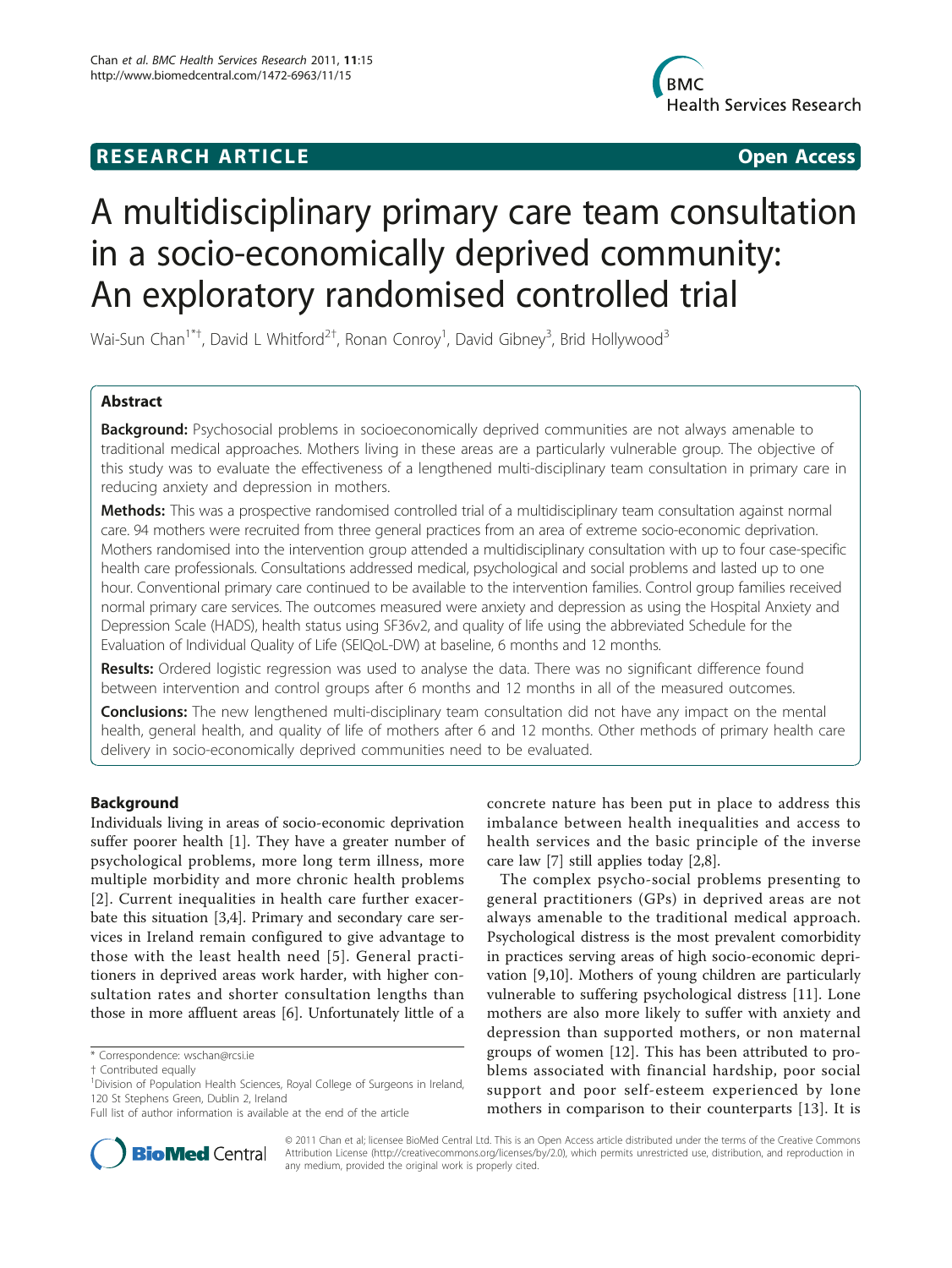conceivable that these complex problems may benefit from a multi-disciplinary team approach. There are many studies which comment on the desirability of collaborative care between primary care and mental health services from the perspective of both the service user and provider [[14\]](#page-7-0). Collaboration with specialist mental health services has yielded positive results in the treatment of common mental health disorders with some improvements in patients' psychopathology and quality of life over time [[15](#page-7-0)]. However little has been done to look at the effectiveness of a multi-disciplinary team approach in the primary care context.

Several reviews have shown inconsistent conclusions on the benefit of longer consultation times in general practice [\[16-19](#page-7-0)]. However, studies have shown that the accurate diagnosis of psychological problems is associated with longer consultations [[20](#page-7-0)] and that patients with psychological distress receive longer consultations [[9,21\]](#page-7-0). The provision of longer consulting times for complex consultations in areas of deprivation increases patient enablement [[22](#page-7-0)].

We designed a novel way of delivering primary care in a socio-economically disadvantaged community, involving a lengthened team based consultation. The objective of this trial was to evaluate the effectiveness of a lengthened multi-disciplinary team consultation in primary care in reducing anxiety and depression in mothers living in areas of socio-economic deprivation compared with usual care.

# Methods

# Setting

This study was set in three general practices in Ballymun, a suburb of North Dublin and an area of extreme socio-economic deprivation (HASSE deprivation index of 10, the highest ranking) [[23\]](#page-7-0). The practice population has a disproportionately high proportion of females aged 20 to 49 and 46% of children are brought up in lone parent families [[24](#page-7-0)].

The three practices involved in this study in Ballymun formed one of ten Primary Care Implementation Projects as part of the Irish government's health strategy in 2001 [[25\]](#page-7-0). The new integrated primary care team consisted of the principal GPs (four), practice nurses, public health nurses, physiotherapists, an occupational therapist, psychiatric nurse, psychologist, dietician and social welfare officer. This study was planned and commenced during the formation of this team [[26\]](#page-7-0).

# Participants and recruitment

Eligible mothers were identified by their GPs and invited to participate during the course of their normal consultations. Eligible mothers were those who:

• had attended with personal or family psychological distress or problems relating to their social circumstances during the recruitment period.

and

• possessed a General Medical Service (GMS) card. This card is held by 28% of the Irish population, is means tested according to low weekly income and provides access to free medical care in Ireland [\[27](#page-7-0)]. Over 90% of patients served by Ballymun Primary Care Team possess a GMS card.

Excluded from the study were women under the age of 18 years, and women who had a learning disability or form of dementia.

The women who expressed interest in participation to their GPs were contacted by a researcher to arrange a meeting. During this meeting, the mothers were given information on the study and written consent was obtained by the researcher. The lead researcher (WC) then randomised the mothers into two equal sized nonstratified groups, using the method of sequentially numbered, opaque sealed envelopes (SNOSE) [\[28\]](#page-7-0). Here the numbered contents of these identical envelopes reveal the study allocation of the participation.

# The Intervention

Mothers allocated to the intervention group attended a multidisciplinary team consultation in addition to their usual care. These consultations took place in a phased manner to protect against major service disruption. Prior to the consultation the mothers and their problems were discussed openly at weekly Primary Health Care Team (PHCT) meetings in order to gain maximal input and advice. During these discussions it was decided which PHCT members (up to four) were most suited to attend the participants' consultation. A time and date for the consultation was also arranged to suit all participating in the trial consultation. Mothers were encouraged to bring a close relative or friend for support.

The PHCT member who knew the woman best, often the GP, chaired each trial consultation. They opened the consultation and facilitated the other team members to contribute in a controlled fashion. The consultation followed the mother's agenda and all areas of health and social functioning were explored. Each team member would contribute and offer advice around their field of expertise concerning the problems that arose in each case. At the end of each consultation a management plan was made and agreed with the mother and her family. Up to an hour was allowed for each consultation.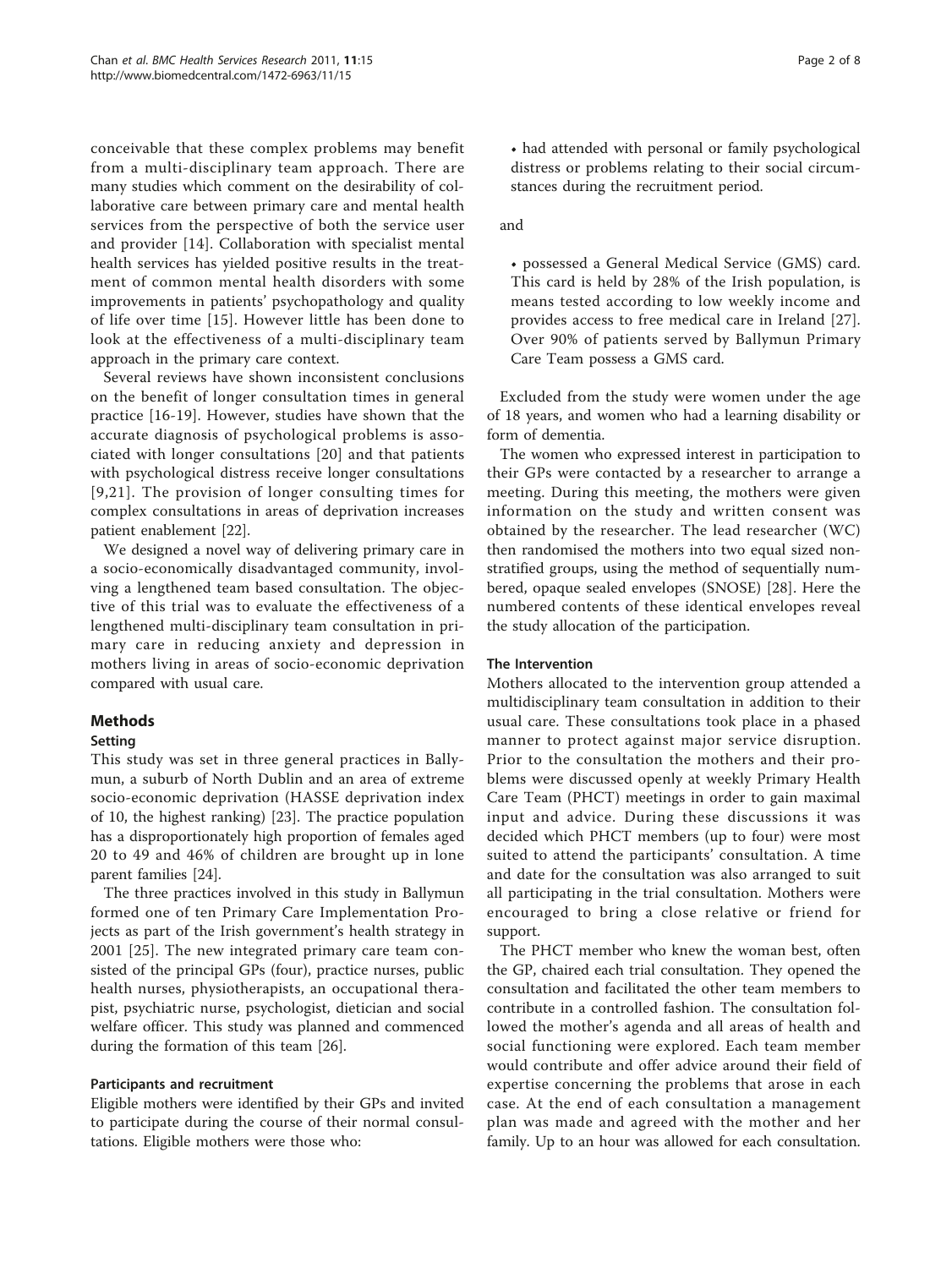The health professionals involved in the consultation would provide their services if applicable and continue to follow up the mothers and their families. Weekly team meetings assured the coordination of care plan.

# Usual Care

Mothers who were allocated to the control group continued to receive their usual care from the PHCT. Usual care can vary between different healthcare providers [[29\]](#page-7-0). Usual care in the Ballymun PCHT consisted of routine general medical care provided by the GPs. If a patient required a specialist opinion from a member of the PHCT, they needed a referral by their GP. The specialist would arrange an appointment with the patient in accordance with their waiting list before dealing with the patient's problem. The resources of this PHCT are not typical of primary care providers in Ireland as access for such services are normally only accessible through secondary care.

# Data, data collection and analysis

The primary outcome of this study was the psychological health of mothers as measured by the Hospital Anxiety and Depression Scale (HADS) [[30\]](#page-7-0). HADS has been shown to perform well in assessing the severity of anxiety disorders and depression in primary care patients and the general population. Each HADS subscale for anxiety and depression is scored out of a maximum of 21points, with 0 - 7 representing normality, 8-10 mild disorder,11 - 14 a moderate disorder and 14 - 21 a severe disorder. Secondary outcomes involved assessing the mothers' health status using the SF36v2 questionnaire [[31\]](#page-7-0) and perspective on their quality of life using the schedule for the evaluation of individual quality of life- direct weighting (SEIQoL-DW) [\[32](#page-7-0)]. The SEIQoL-DW is a tool that allows the respondent to nominate areas in their life which are most important, rate their level of function or satisfaction with each, and indicate the relative importance of each to their overall quality of life. A global quality of life score is calculated from this. These three questionnaires were administered by research assistants to all participants at the time of recruitment in their home, and repeated again at 6 months and 12 months in the same manner.

Baseline data was collected from all study participants using questionnaires, GP computer records, and from the records of multidisciplinary team clinical meetings.

The sample size was calculated to give the study 90% power to detect a difference of 0.7 standard deviations, corresponding to a 75% probability that a person in the intervention group would do better than a person in the control group. This measure of effect size is often called the "common language effect size" [[33](#page-7-0)], though it is, in fact, the parameter that underlies the Wilcoxon Mann-

Whitney test[\[34\]](#page-7-0). The 75% effect size represents the minimum clinically important effect to be detected. However the outcomes used are not distributed normally, necessitating an adjustment to the sample size based on the relative power of the Wilcoxon test and the t-test (86%). Therefore the final sample size was calculated by multiplying the parametric sample size by 1.16. This gave a final sample size of 88 mothers in order to achieve 90% power at a 5% level of significance.

94 mothers were recruited to allow for drop outs. All the data was stored in SPSS 14.0 statistical package and simple comparative tests were used to analyse the data for demographic and lifestyle baselines. Ordered logistic regression was used to measure the significant tests in which participants' baseline score was used as covariate. This adjusted the comparison between intervention and control groups for differences in baseline scores. Ordered logistic regression was used for the continuous scaled variables because these scales are ordinal, despite being rated on numeric scales. Ordinal logistic regression also provides a more tolerant test of hypotheses on such data, as it does not assume that the scale points are equidistant, or that errors are normal.

This randomised trial followed CONSORT guidelines [[35](#page-7-0)]. However the methodology does deviate in that selection of participants was performed by members of the PHCT who were also delivering the intervention. Also the nature of both recruitment and the intervention meant blinding participants and the PHCT was not possible. However, the researcher assistant collecting data was blinded to participant allocation throughout the study. Ethical approval was granted through the Royal College of Surgeons in Ireland (Ref: REC2004/115).

### Results

Recruitment of participants and the study occurred between March 2005 and February 2006. Unfortunately no records were kept by the GPs as to how many mothers were approached to participate nor if any refused as invitations were made during the consultations with these patients. All ninety-four mothers who had expressed to GPs their interest to participate were recruited to the study. At the end of the study 81 mothers remained (Figure [1\)](#page-3-0). Participants who withdrew stated time pressures and loss of interest as their reasons. One participant died during the study from non mental health reasons. Baseline characteristics of mothers in the intervention and control groups were comparable (Table [1](#page-4-0)). Each of the forty seven mothers in the intervention group participated in one trial consultation. Participation amongst PHCT members ranged from three to 31 consultations. Apart from the GPs, the public health nurses, social worker, home help and family support worker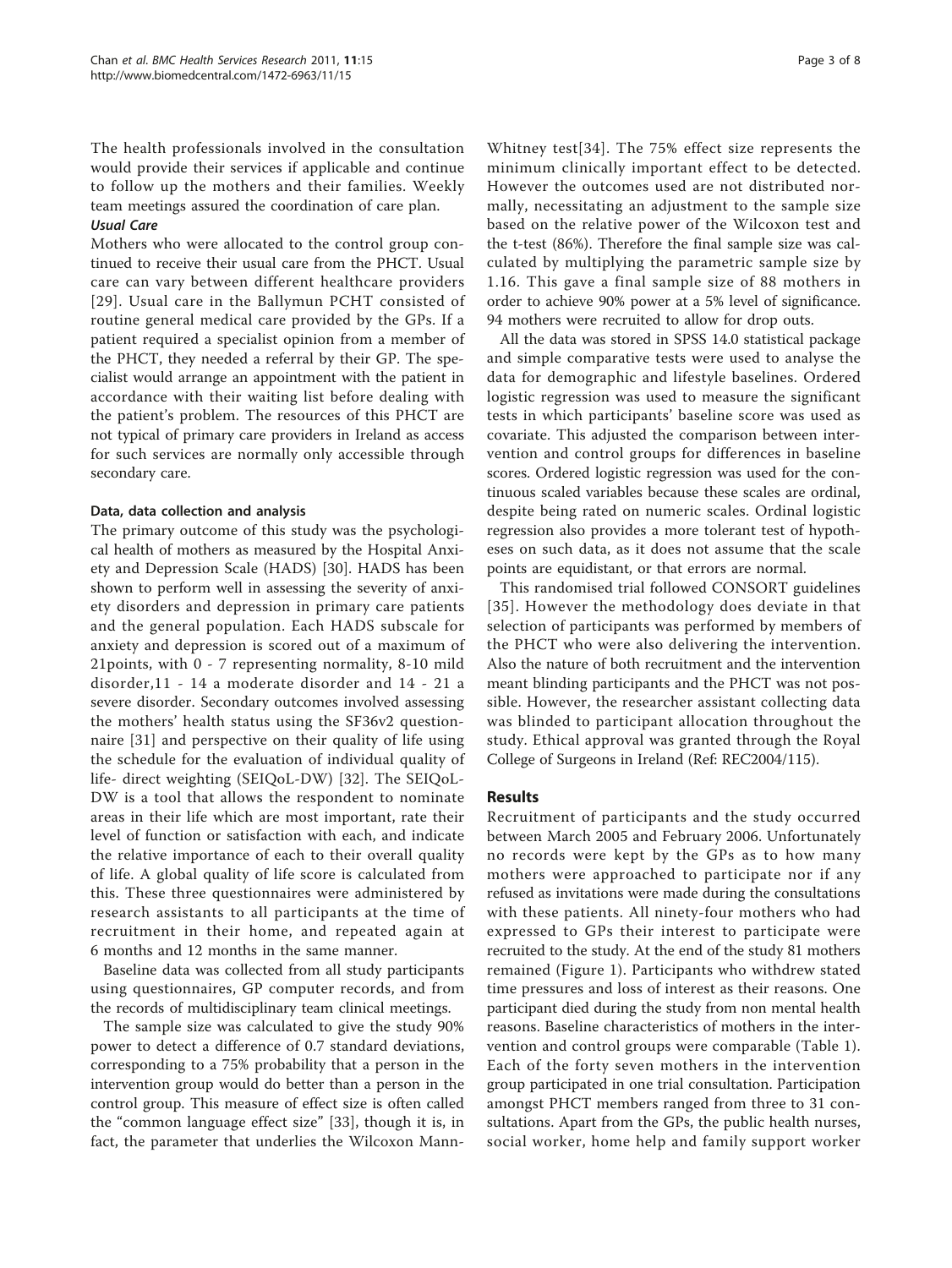<span id="page-3-0"></span>

attended most frequently, indicating the types of problems presented by the mothers of these families. Participants were re-interviewed as near as possible to the 6 month and 12 month interval from baseline, with the time lag varying between zero to two weeks.

#### Outcome measures

The primary outcome of this study was HADS scores of the participants. 57% of mothers scored as having moderate to severe anxiety (scoring more than 11 points on a scale out of 21), and 30% scored as suffering with moderate to severe depression at baseline. Also 23% of mothers scored as having both moderate to severe anxiety and depression at baseline.

Table [2](#page-5-0) shows the scores for the primary and secondary outcomes at 6 months and 12 months for both intervention and control groups. This reveals that the intervention had no effect on the total HADS score compared with the control at 6 months and 12 months. Significance was detected in the HADS depression subscale at 6 months between the two groups ( $p = 0.038$ ) but was not seen at 12 months.

The intervention also had no effect on the summary scores of the SF36-v2 at both 6 and 12 months, although some significance was detected for social functioning alone at 6 months. The SEIQoL-DW tool assessed each mothers' perspective on their quality of life. The most popular cues nominated as being most important to their quality of life concerned their local environment, their own mental health, finances and their family (Table [3](#page-6-0)). The intervention also had no significant impact on the global score for quality of life using SEIQoL-DW at either 6 months or 12 months.

#### **Discussion**

# Summary of main findings

This exploratory study represents the first attempt to evaluate a team based consultation model in primary care. The study shows that implementation of a consultation model offering the elements of more time for the patient and provision of the expertise of case specific members of a primary care team did not have any effect on anxiety and depression in mothers from a socio-economically deprived area. Interestingly those in the intervention group were found to be significantly more depressed than the control group after 6 months as detected by HADS depression subscale. The effect brought about by focusing on the gravity of this group's psychosocial problems in the lengthened team consultation might be an explanation for this finding. The intervention also had no effect on the mothers' health status nor their perceived quality of life. The participants in this study had high levels of anxiety and depression, and poor quality of life scores. It is therefore unlikely that the lack of effect was due to poor identification of atrisk mothers.

In line with evidence of the beneficial effects of lengthened consultations [[12-14,16](#page-7-0)-[18\]](#page-7-0), it seems probable that the lengthened multi-disciplinary team consultation allowed for better recognition and assessment of the health and psychosocial problems of these mothers. However it is possible that the intervention was not intensive enough to bring about change in this vulnerable group. There are so many social, personal and environmental determinants of mental and physical health that are beyond the scope of the intervention that it may have been surprising for it to have a measurable effect. These participants might have benefited from further lengthened multidisciplinary consultations and more rigorous follow up from health professionals to manage and review the problems that had been identified.

A further explanation for the negative results might have resulted from contamination in patient management. Some of the strategies and solutions offered during the multidisciplinary consultation to some participants might have given the health professionals in this PCHT ideas about how to approach new patients as well as those in the control group if they were involved in their care. On reflection, a cluster randomised controlled trial at the level of the GP practice may have resolved this.

The power calculation for this study required there to be 88 mothers randomised and so with only 81 mothers remaining after 12 months interpretation of the results is difficult. However our findings were also negative after only 6 months when there were still an adequate number of patients in follow-up. Although social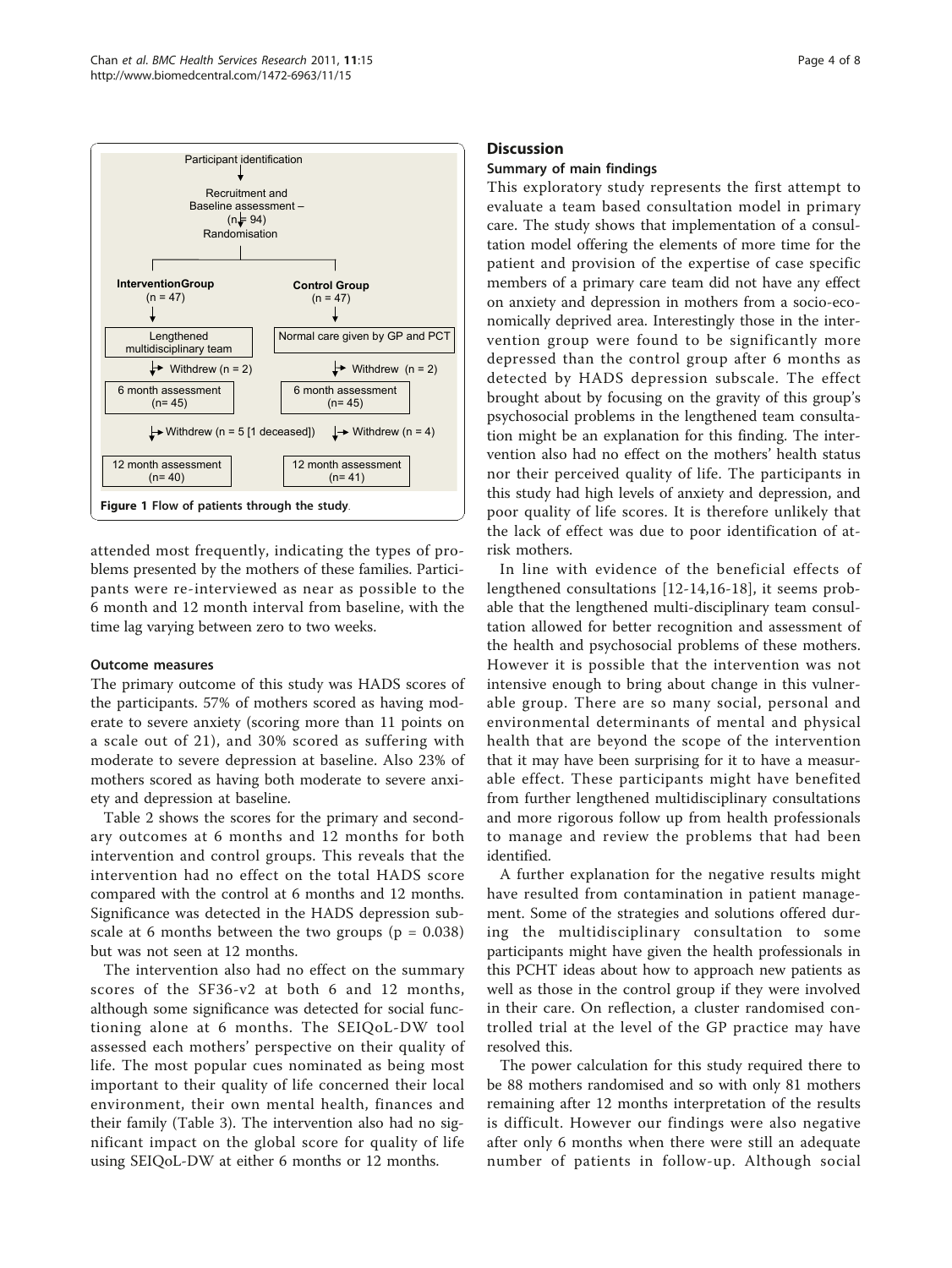| <b>Characteristics</b>                            |                                                             | <b>Control Group</b> | Intervention Group** |  |
|---------------------------------------------------|-------------------------------------------------------------|----------------------|----------------------|--|
| Mean age (Standard Deviation, SD)                 |                                                             | 32 (7.79)            | 32 (5.76)            |  |
| <b>Marital Status</b>                             | single                                                      | 23 (49%)             | 25 (53%)             |  |
|                                                   | married/with partner                                        | 15 (32%)             | 18 (38%)             |  |
|                                                   | separated                                                   | 7 (15%)              | 4 (9%)               |  |
|                                                   | divorced                                                    | $1(2\%)$             | $\Omega$             |  |
|                                                   | widowed                                                     | $1(2\%)$             | 0                    |  |
| Number of children Mean (SD)                      |                                                             | 3.17(1.52)           | 3.04 (1.58)          |  |
| Employment                                        | Part time                                                   | 4 (9%)               | 4 (9%)               |  |
|                                                   | Unemployed                                                  | 36 (77%)             | 39 (83%)             |  |
|                                                   | Education                                                   | 7(14%)               | 4 (8%)               |  |
| Accommodation                                     | Owned                                                       | 22 (49%)             | 12 (26%)             |  |
|                                                   | Rented                                                      | 24 (51%)             | 35 (74%)             |  |
| Number of bedrooms Mean (SD)                      |                                                             | 2.96(0.62)           | 2.60(0.77)           |  |
| Number living in same accommodation Mean (SD)     |                                                             | 4.72 (1.66)          | 4.23(1.57)           |  |
| Smoking status                                    | Smoker                                                      | 34 (72%)             | 35 (74%)             |  |
|                                                   | Non Smoker                                                  | 13 (28%)             | 12(26%)              |  |
| <b>Alcohol Consumption (units)</b>                | Drinkers                                                    | 29 (62%)             | 34(72%)              |  |
|                                                   | Non-drinkers                                                | 18 (38%)             | 13(28%)              |  |
| Amount of alcoholConsumed mean units (SD)         |                                                             | 13.93 (12.88)        | 12.15(8.58)          |  |
| Substance abuse                                   | No history of substance                                     | 36 (77%)             | 38(81%)              |  |
|                                                   | In treatment (methadone)                                    | 7(15%)               | $5(11\%)$            |  |
|                                                   | Treatment completed successfully (methadone)                | $\mathbf{0}$         | 1(2%)                |  |
|                                                   | Still using drugs -Cocaine, cannabis, other (not disclosed) | 4(8%)                | 3(6%)                |  |
| <b>Outcome Measures</b> Mean (Standard deviation) |                                                             |                      |                      |  |
| HADS <sup>+</sup> Depression subscale             |                                                             | 7.7(4.1)             | 8.3(4.6)             |  |
| <b>HADS Anxiety subscale</b>                      |                                                             | 10.8(4.6)            | 11.4(3.8)            |  |
| <b>HADS Total score</b>                           |                                                             | 18.3 (7.9)           | 19.9(7.6)            |  |
| SF36 * Physical Health Summary Score              |                                                             | 47.9 (9.3)           | 46(10.34)            |  |
| SF 36 Mental Health Summary Score                 |                                                             | 33.7 (15.9)          | 33.2(13.13)          |  |
| SEIQoL <sup>^</sup> Global Score                  |                                                             | 44.6 (26.1)          | 42.9(22.8)           |  |

#### <span id="page-4-0"></span>Table 1 Characteristics of participants at baseline

\*\* There were no significant differences between the control and intervention groups at baseline (p > 0.05).

 $^{\dagger}$  HADS contains 14 questions and consists of two subscales: anxiety and depression. Each question is rated on a four-point scale, giving maximum scores of 21 for anxiety and depression. Scores of 0 - 7 represent normality, 8-10 borderline disorder and 11 or more represents a significant 'case' of psychological morbidity. \* SF-36 scores are scored on a range of 0 (poorest health) - 100 (best health possible).

<sup>Δ</sup> SEIQoL global score is calculated by multiplying the individual's current self rating on each cue by the corresponding cue weight and summing the products across the five cues. This global quality of life score can range from 0 to 100.

functioning scored significantly worse after 6 months in the intervention group, one significant finding is not altogether surprising given the number of tests conducted and this is unlikely to be of clinical significance.

#### Strengths and limitations of the study

Identification of mothers and their families took place during regular consultations by the doctors in this study. It is acknowledged that in a pragmatic study of this kind there was a potential for a selection bias to be introduced. Another limitation is that the numbers of women approached by GPs and the number who refused are unknown. The families recruited may have

been those who needed the most help biasing the results towards the null hypothesis, or alternatively families with the greatest need may have declined participation.

Although patient randomisation did ensure that at least both intervention and control groups were comparable in their characteristics, there may have been inconsistencies within the intervention itself. Variations in team configurations for each consultation may have led to variations in approach for each of the consultations, which would have been difficult to control for. Another feature which would have been difficult to control for would be medication, which may have been prescribed during the course of the study. Whilst prescribing for mild to moderate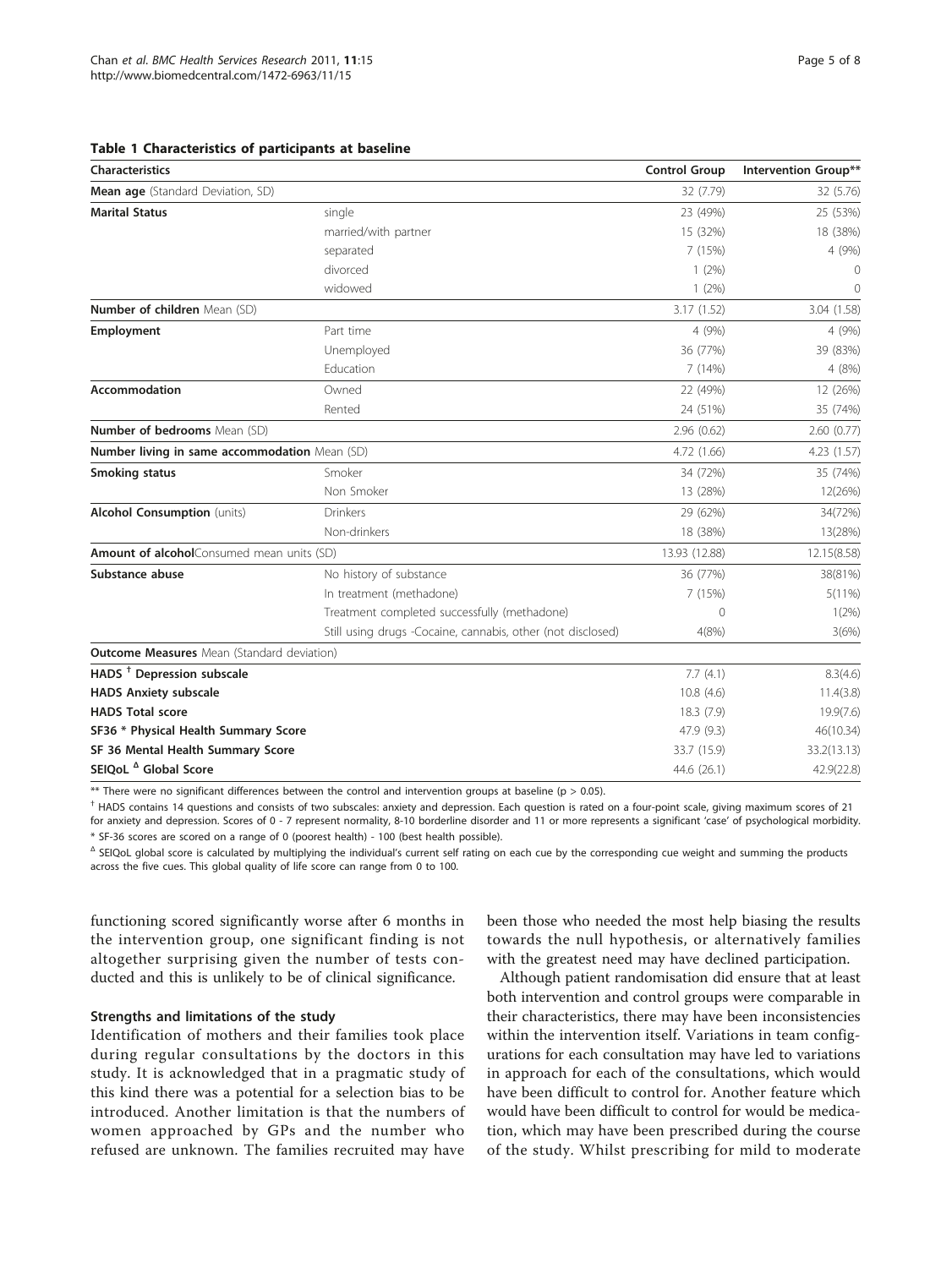<span id="page-5-0"></span>

|                                     | <b>Control Mean</b> | SD   | Intervention mean | SD   | z        | Sig   |
|-------------------------------------|---------------------|------|-------------------|------|----------|-------|
| 6 months                            |                     |      |                   |      |          |       |
| HADS total score                    | 17.5                | 9.8  | 21.5              | 8.7  | $-1.880$ | 0.061 |
| HADS D                              | 6.8                 | 5.3  | 9.0               | 4.9  | 2.070    | 0.038 |
| HADS A                              | 10.8                | 5.3  | 12.5              | 4.9  | 1.330    | 0.183 |
| SF-36 Physical                      | 46.5                | 10.0 | 46.0              | 9.6  | 0.440    | 0.660 |
| SF-36 Role limitation physical      | 44.3                | 10.9 | 43.0              | 12.4 | 0.690    | 0.493 |
| SF-36 Bodily pain                   | 46.2                | 12.2 | 42.2              | 13.1 | $-1.420$ | 0.157 |
| SF-36 General health                | 42.4                | 11.2 | 39.0              | 14.3 | $-1.320$ | 0.188 |
| SF-36 Vitality                      | 40.8                | 14.9 | 39.6              | 13.8 | $-0.420$ | 0.671 |
| SF-36 Social functioning            | 39.9                | 14.7 | 33.0              | 13.7 | $-2.160$ | 0.031 |
| SF-36 Role limitation emotional     | 39.6                | 14.2 | 36.7              | 13.0 | $-0.880$ | 0.379 |
| SF-36 Mental health                 | 39.5                | 16.0 | 34.1              | 14.8 | $-1.900$ | 0.057 |
| SF-36 Physical health summary score | 47.6                | 9.2  | 46.5              | 12.0 | 0.490    | 0.627 |
| SF-36 Mental health summary score   | 37.8                | 15.8 | 32.3              | 14.7 | $-1.880$ | 0.061 |
| SEIQoL score                        | 41.9                | 26.8 | 33.5              | 21.1 | $-1.460$ | 0.145 |
| 12 Months                           |                     |      |                   |      |          |       |
| HADS total score                    | 17.9                | 9.3  | 19.5              | 9.3  | 0.160    | 0.871 |
| HADS D                              | 6.9                 | 4.9  | 8.3               | 5.0  | 0.840    | 0.400 |
| HADS A                              | 11.0                | 5.2  | 11.2              | 5.1  | $-0.660$ | 0.508 |
| SF-36 Physical                      | 47.5                | 9.4  | 45.5              | 9.2  | $-0.940$ | 0.348 |
| SF-36 Role limitation physical      | 42.9                | 12.7 | 41.5              | 12.3 | 0.250    | 0.801 |
| SF-36 Bodily pain                   | 43.2                | 13.1 | 39.2              | 13.3 | $-1.190$ | 0.234 |
| SF-36 General health                | 43.3                | 11.9 | 39.1              | 14.0 | $-0.760$ | 0.449 |
| SF-36 Vitality                      | 41.6                | 12.1 | 38.8              | 12.4 | $-1.170$ | 0.243 |
| SF-36 Social functioning            | 37.5                | 14.2 | 36.5              | 15.6 | 0.050    | 0.963 |
| SF-36 Role limitation emotional     | 36.6                | 14.3 | 35.3              | 13.8 | 0.080    | 0.939 |
| SF-36 Mental health                 | 37.1                | 14.3 | 36.6              | 14.1 | 0.130    | 0.893 |
| SF-36 Physical health summary score | 47.9                | 10.5 | 44.6              | 11.6 | $-0.660$ | 0.507 |
| SF-36 Mental health summary score   | 34.9                | 14.6 | 34.3              | 15.7 | $-0.180$ | 0.855 |
| SEIQoL score                        | 43.8                | 24.2 | 43.1              | 25.2 | 0.130    | 0.899 |

#Values adjusted for baseline scores.

† HADS contains 14 questions and consists of two subscales: anxiety and depression. Each question is rated on a four-point scale, giving maximum scores of 21 for anxiety and depression. Scores of 0 - 7 represent normality, 8 - 10 borderline disorder and 11 or more represents a significant 'case' of psychological morbidity.

\* SF-36 scores are scored on a range of 0 (poorest health) - 100 (best health possible).

ASEIQoL global score is calculated by multiplying the individual's current self rating on each cue by the corresponding cue weight and summing the products across the five cues. This global quality of life score can range from 0 to 100.

anxiety or depression may not be recommended [\[36](#page-7-0)], we cannot assume that none of our participants received any medication and hence not collecting data on the medications of participants is an omission of the study.

In the absence of a perfect study tool to assess the outcomes of mental health in mothers, HADS was

chosen as it is validated in primary care. The sensitivity of HADS to detect differences between the groups in a study such as this is, however, not clear. A more rigorous selection or development of research tools in the planning stage may have given more accurate measurements of our desired outcomes.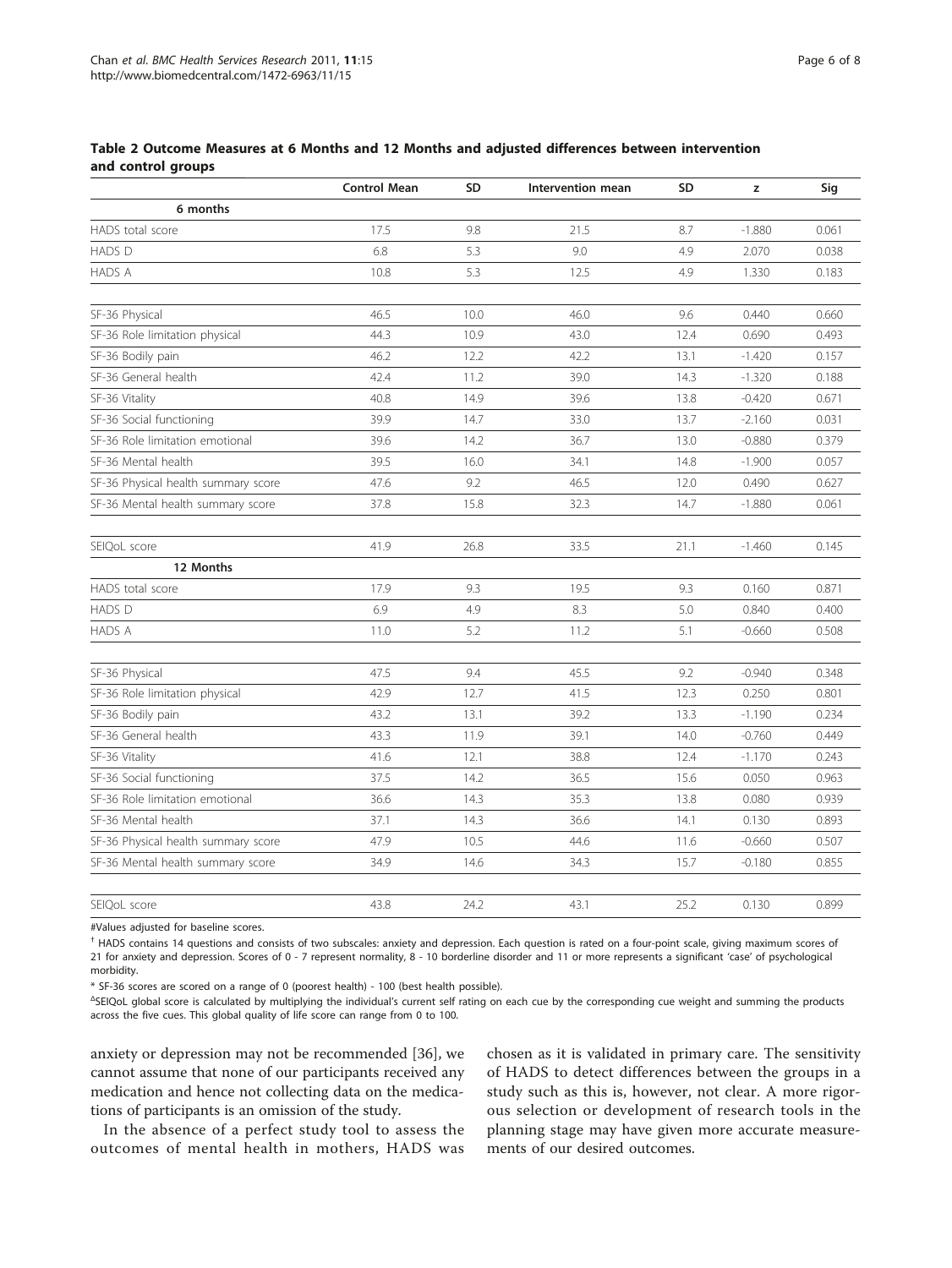<span id="page-6-0"></span>Table 3 Key quality of life cues as nominated by participants in their SEIQoL-DW and their frequency

| SEIQoL cues                        | Number of times nominated   |  |  |  |
|------------------------------------|-----------------------------|--|--|--|
|                                    | (Total nominations $=$ 470) |  |  |  |
| Mental health                      | 54                          |  |  |  |
| Local Area and facilities          | 54                          |  |  |  |
| Family health                      | 45                          |  |  |  |
| Family relationships               | 41                          |  |  |  |
| Physical health                    | 29                          |  |  |  |
| Financial                          | 28                          |  |  |  |
| Exercise/leisure/social activities | 22                          |  |  |  |
| Children's' education              | 21                          |  |  |  |
| Energy levels                      | 20                          |  |  |  |
| Sleep/Rest                         | 20                          |  |  |  |
| Job/Work/Study                     | 19                          |  |  |  |
| Overall personal health            | 18                          |  |  |  |
| Loneliness                         | 17                          |  |  |  |

# Comparison with existing literature

Although there are no published studies of evaluation of multidisciplinary primary health care team consultations, there have been several studies evaluating the role of mental health workers in primary care and their effect on anxiety and depression. A study on the effect of a consultation with a mental health worker found no difference in service utilisation and costs between those who received consultations and those who did not [[37](#page-7-0)]. Even when studies have found beneficial effects on mental and social functioning in the short term, these benefits have dissipated by 12 months [[38](#page-7-0)]. Reviews of counselling in primary care also indicate that beneficial effects in patients with common mental health disorders are often 'short term' [[39](#page-7-0)]. A study evaluating a multidisciplinary consultation for frequent attenders found that patients' medical costs and GP visits fell within the 12 months following the intervention [[40](#page-7-0)] but did not look at clinical outcomes.

#### Implications for future research or clinical practice

The results do not support the full implementation of a lengthened multi-disciplinary team consultation model to mothers with psychosocial problems. Although not measured, much time and effort was expended in order to run this consultation model. Whilst pragmatically it appears that those who received the intervention received very good care, it appears our measures were unable to detect this due to the demands of such a deprived population. Measures for outcomes including patient satisfaction, problem recognition and team building were not used. However a qualitative assessment has been carried out in order to assess these.

A more intensive approach of the lengthened multidisciplinary team consultation at regular intervals per

patient may have more effect on this study population. Also it may be more effective to limit this intervention to those who actually had moderate to severe anxiety or depression according to HADS at baseline. Another approach may be to build and develop stronger collaboration with the mental health service which has proven positive in other studies in other countries [[14,15](#page-7-0)] and add this to the trial consultation. Further studies are needed to explore this difficult problem in this deprived population.

#### Conclusions

A lengthened multi-disciplinary team consultation did not have any impact on the mental health, general health, and quality of life of mothers after 6 and 12 months. Other methods of primary health care delivery in socio-economically deprived communities need to be evaluated.

#### Acknowledgements

This work was supported partially by a Primary Care Fellowship from the Health Research Board in Ireland and partly by the Royal College of Surgeons In Ireland. The authors thank the Ballymun Primary Health Care Team for all their help and support during this study. Thanks also to Jane Carrigan and Barra O'Duill who assisted with data collection and analysis of this study. Ethical approval was granted through the Royal College of Surgeons in Ireland (Ref: REC2004/115).

#### Author details

<sup>1</sup> Division of Population Health Sciences, Royal College of Surgeons in Ireland 120 St Stephens Green, Dublin 2, Ireland. <sup>2</sup> Family and Community Medicine, Royal College of Surgeons in Ireland-Medical University of Bahrain, PO Box 15503, Adliya, Kingdom of Bahrain. <sup>3</sup>Ballymun Primary Care Team, Ballymun Civic Centre, Ballymun, Dublin 11, Ireland.

#### Authors' contributions

WSC, DLW, DG and BH participated in the conception and design of the study. WSC drafted the manuscript which was critically reviewed and revised by DLW. RC provided statistical advice, performed statistical analysis and critically reviewed the draft. WSC, DG and BH coordinated the study in the health centres. All authors read and approved the final manuscript.

#### Competing interests

The authors declare that they have no competing interests.

Received: 27 April 2010 Accepted: 24 January 2011 Published: 24 January 2011

#### References

- 1. Acheson D: Independent inquiry into inequalities in health. London: Stationery Office; 1998.
- 2. Mercer SW, Watt GCM: [The Inverse Care Law: Clinical Primary Care](http://www.ncbi.nlm.nih.gov/pubmed/18025487?dopt=Abstract) [Encounters in Deprived and Affluent Areas of Scotland.](http://www.ncbi.nlm.nih.gov/pubmed/18025487?dopt=Abstract) Ann Fam Med 2007, 5(6):503-510.
- 3. Black DMJ, Smith C, Townsend P: Inequalities in health. London: DHSS; 1980.
- 4. DoH: Health Inequalities: Progress and Next Steps. England: Department of Health; 2008.
- Sinclair H, Bradley F, Murphy A, Kelly A: The inverse care law: a Rubicon yet to be crossed? Annual Scientific Meeting of the AUDGP: 1997 Trinity College, Dublin; 1997.
- 6. Carlisle R, Avery AJ, Marsh P: Primary care teams work harder in deprived areas. J Public Health 2002, 24(1):43-48.
- 7. Tudor Hart J: The inverse care law. Lancet 1971, , i: 405-412